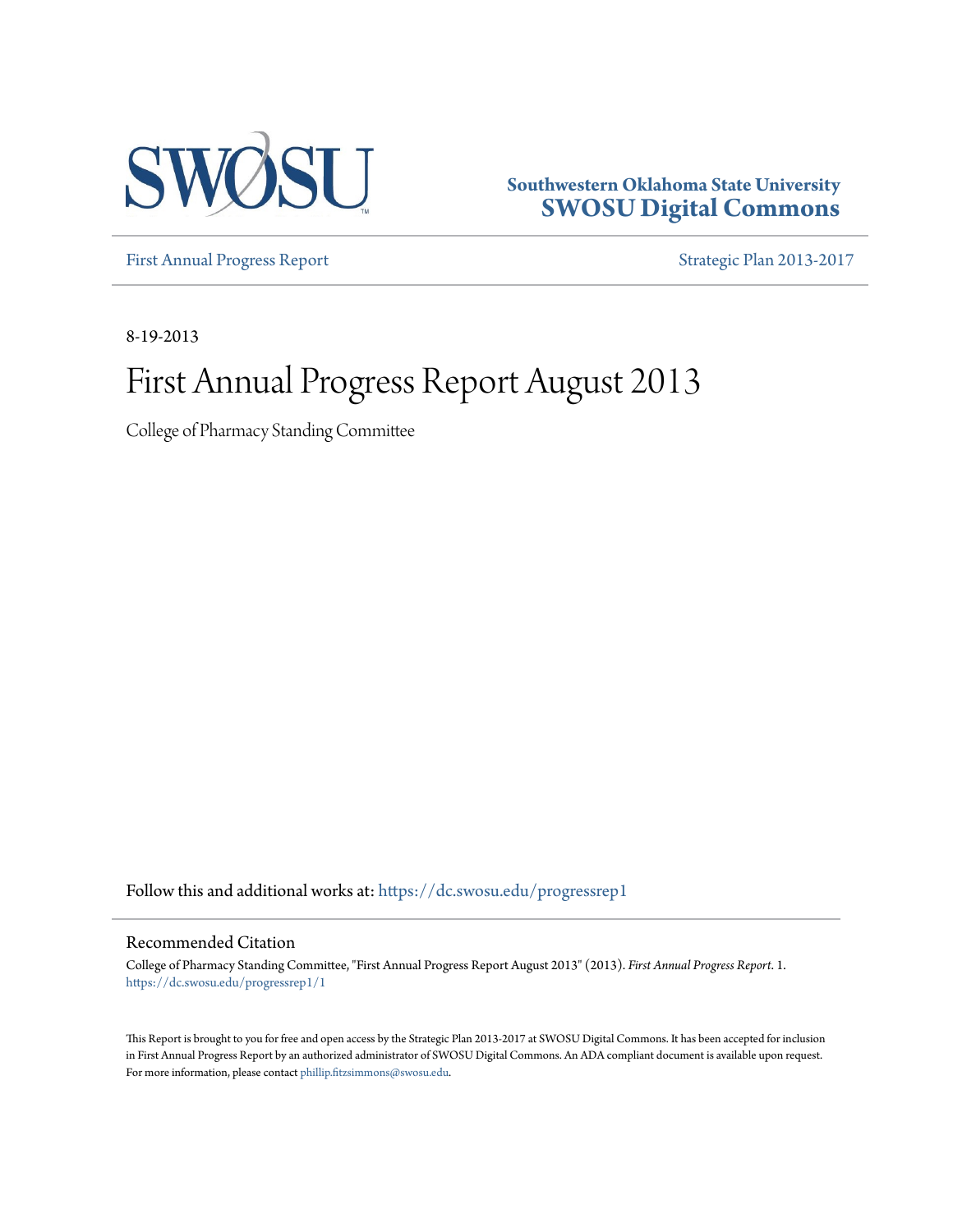**Southwestern Oklahoma State University College of Pharmacy** 

# **Strategic Plan 2013-2017**

# **First Annual Progress Report August 2013**



**Approved December 20, 2012 Reviewed for Progress August 19, 2013**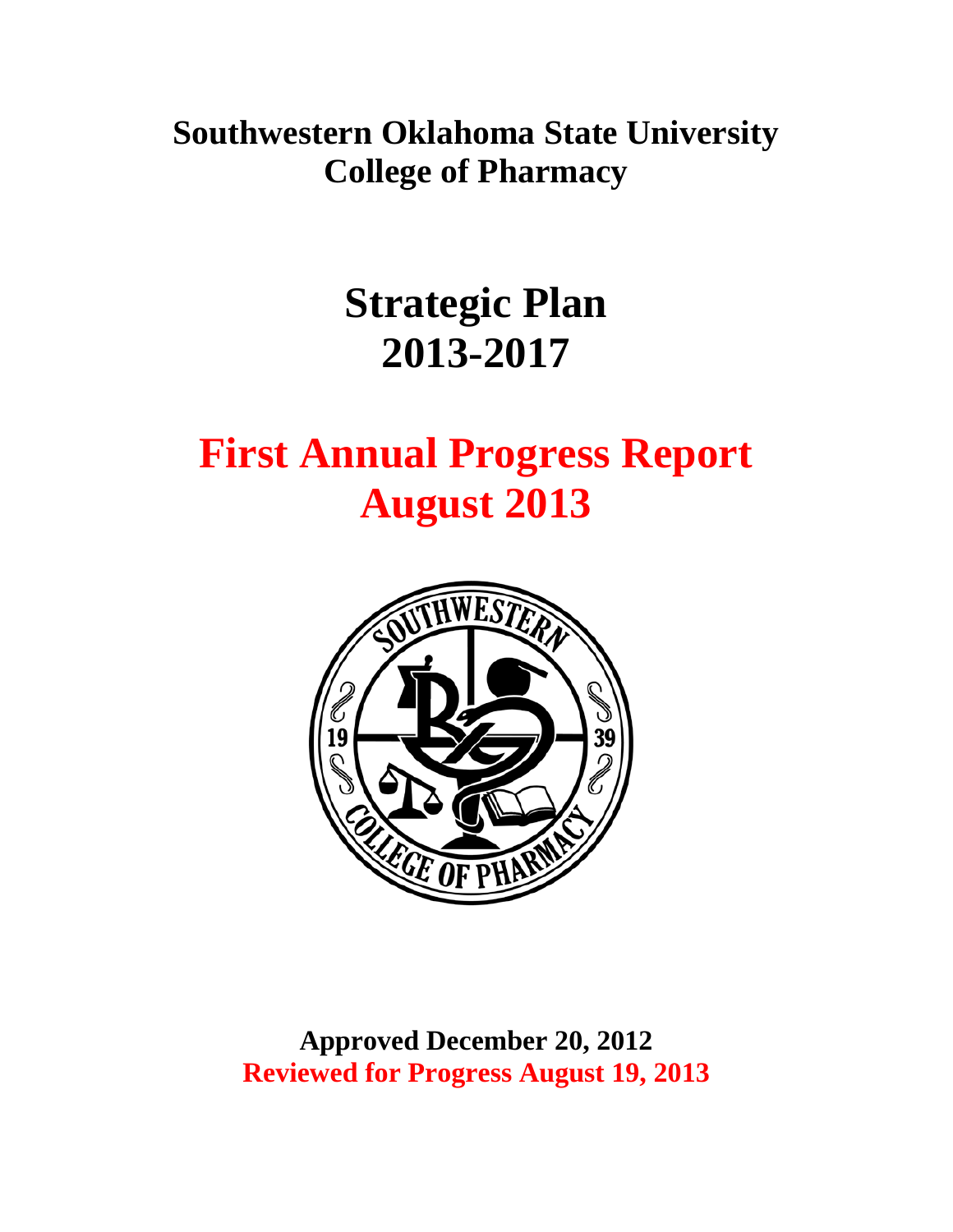#### **Strategic Goal 1: Enhance the College of Pharmacy educational experience**

*Initiative 1: Enhance assessment programs to guide curricular changes within the College of Pharmacy.* 

Action Item 1: Evaluate the comprehensive assessment plan (as approved in December 2012).

Primary Responsibility: Assessment Coordinator and Assessment Committee Projected Timeline: Ongoing

Progress Report, August 2013: No resources requested. The Assessment Coordinator and Assessment Committee continue to review data as described in Assessment Plan (2012) to determine if current plan 1) provides for continuous quality improvement and 2) evaluates accomplishment of COP's mission.

Action Item 2: Identify personnel to coordinate e-Portfolio development.

Primary Responsibility: Dean, College of Pharmacy

Projected Timeline: December 2013

 funding through new differential tuition funds. Establishment of credentials, experience, and Progress Report, August 2013: Resources: Request submitted and approved Spring 2013 for formulation of the search process is pending.

Action Item 3: Develop and implement an e-Portfolio that may be utilized for student self-

assessment.

Primary Responsibility: e-Portfolio Coordinator

Projected Timeline: December 2014

Progress Report, August 2013: Pending hire of e-Portfolio Coordinator.

*Initiative 2: Develop interprofessional education opportunities.* 

Action Item 1: Identify appropriate partnerships for development of interprofessional educational opportunities.

Primary Responsibility: Dean, College of Pharmacy Projected Timeline: December 2013

Progress Report, August 2013: University Interprofessional Education Committee has been established and charges established. This committee will be a key partner and resource for the COP committee.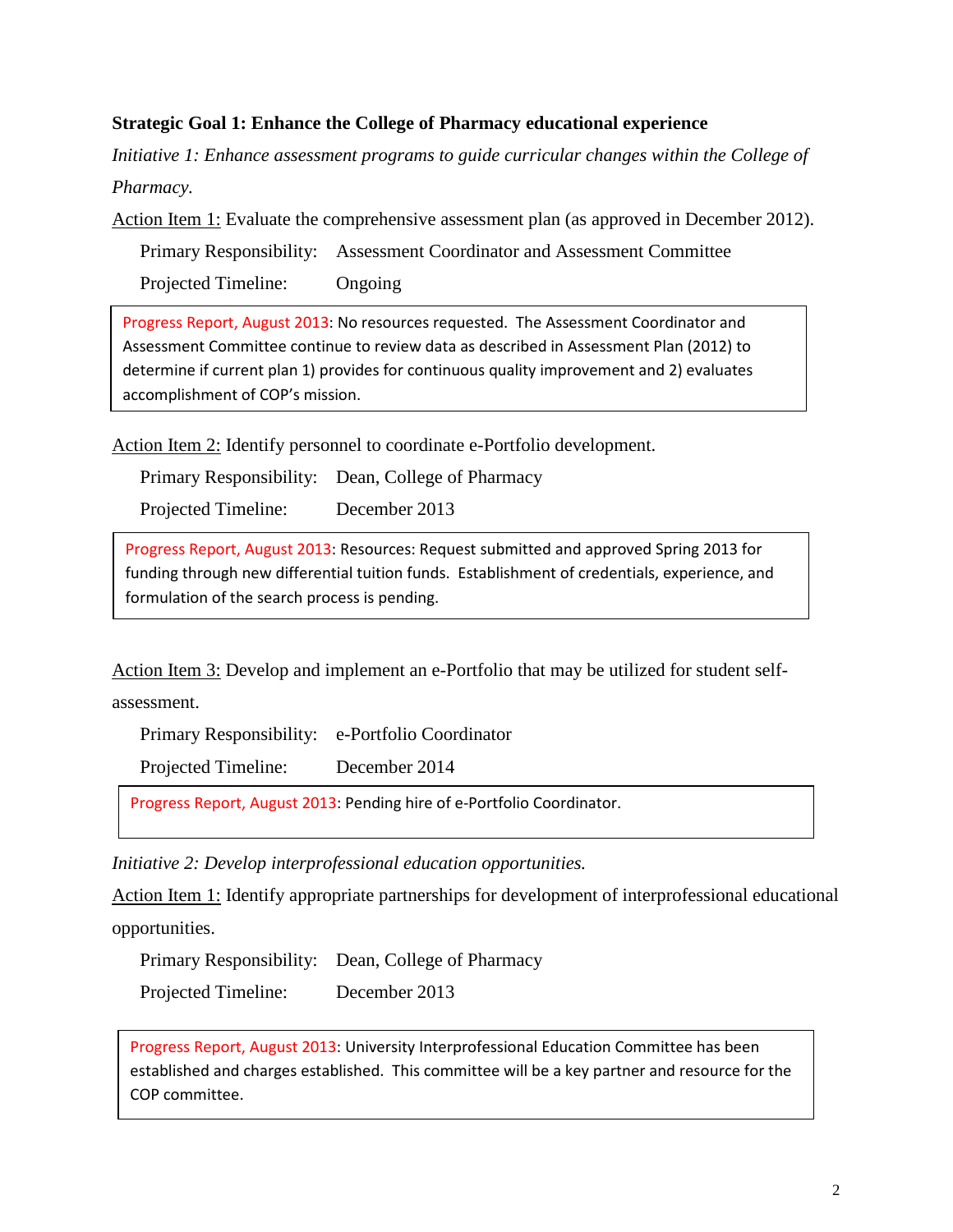Action Item 2: Identify key personnel to serve in a multidisciplinary, interprofessional education working group.

|                        | Primary Responsibility: Dean, College of Pharmacy |
|------------------------|---------------------------------------------------|
| Projected Timeline:    | December 2013                                     |
| <b>Current Status:</b> | Completed                                         |

Progress Report, August 2013: COP Interprofessional Education Committee has been formed and charges established. A member also serves on the University Interprofessional Education Committee.

Action Item 3: Identify current interprofessional activities in the College of Pharmacy curriculum.

Primary Responsibility: Interprofessional Education Working Group

Projected Timeline: December 2012

Progress Report, August 2013: Literature resources on interprofessional education required. Progress Report, August 2013: Literature resources on interprofessional education required.<br>COP IP-Committee formed, members include Drs. Curry, Chair, Ramsey, Khan, Montarella, M. Gales, and Patatanian. Members of committee have initiated independent searches on the subject. Committee continues to meet and explore opportunities for IP education at SWOSU, identify current IP activities, and to determine needs and potential partners.

Action Item 4: Develop interprofessional program infrastructure and plan.

Primary Responsibility: Interprofessional Education Working Group

Projected Timeline: December 2014

 education were established by two key literature resources (Buring SM, IPE: Definitions, Student competencies, and Guidelines for implementation AJPE 2009; 73(4):1-8). Committee is Progress Report, August 2013: No resources requested. Definitions of interprofessional addressing the role of faculty and students, as well as the impact of IP activities on health in the community. Committee is addressing a time line for the overall program development and the appropriate time to invite nursing to be a partner.

Action Item 5: Develop curricular content for interprofessional education.

Primary Responsibility: Interprofessional Education Working Group

Secondary Responsibility: Curriculum Committee

Projected Timeline: December 2015

Progress Report, August 2013: Progress pending further discussion by IP committees.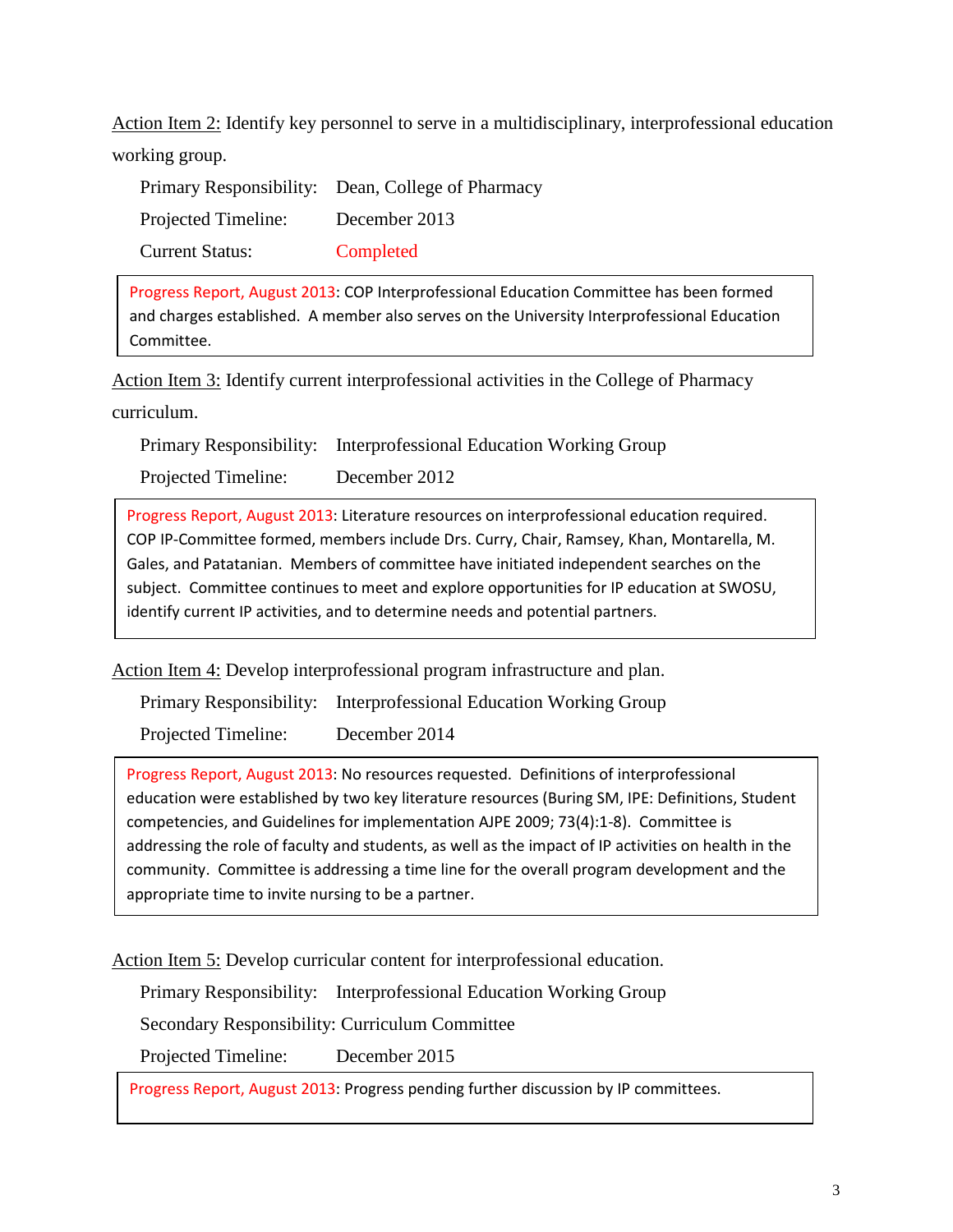*Initiative 3: Develop postgraduate opportunities.* 

Action Item 1: Implementation of the community pharmacy residency program with Walgreen's.

|                        | Primary Responsibility: Associate Dean for Clinical Programs |
|------------------------|--------------------------------------------------------------|
| Projected Timeline:    | July 2013                                                    |
| <b>Current Status:</b> | Completed                                                    |

start July 1<sup>st</sup>, 2013. The Residency Program Director (SWOSU) and Primary Site Coordinator (Walgreens) continue to meet on a routine basis to develop policies and procedures, outline learning experiences, and work out the details in preparation for the July  $1<sup>st</sup>$  start date. Since fall 2012, our program was 1 of 15 that was awarded these grant monies after an extensive Progress Report, August 2013: On March 22 $^{nd}$ , we matched with our first resident, who will we matched with a resident, we are now eligible to start receiving NACDS Foundation grant monies that will help off-set start-up costs associated with this new residency program. In application process.

 Pharmacy and with local hospital and community sites. Action Item 2: Identify additional opportunities for residency programs within the College of

|                     | Primary Responsibility: Associate Dean for Clinical Programs |
|---------------------|--------------------------------------------------------------|
| Projected Timeline: | June 2014                                                    |

 Programs has made contacts with 2 community sites and 1 hospital (all in the OKC area) as Progress Report, August 2013: No resources requested. The Associate Dean for Clinical potential partners for future residency programs. Anticipate that the 2<sup>nd</sup> SWOSU residency program will be implemented in July 2015 as we are currently in the process of starting our first program in July 2013.

Action Item 3: Enhance student exposure to postgraduate education opportunities.

Primary Responsibility: Associate Dean for Clinical Programs and Chair of Pharmaceutical

Sciences

Projected Timeline: Ongoing

Progress Report, August 2013: A new pharmacy elective course was started in Spring 2013. course. In March 2013, the student chapter of OSHP hosted a residency panel informational session that was open to all pharmacy school students. PGY1 residents from both hospital and community practice spoke to the students about their residencies and offered This class teaches professional preparation for students interested in pursuing residency or other post-graduate opportunities. Faculty from both pharmacy departments teach in this suggestions for those desiring to pursue residencies.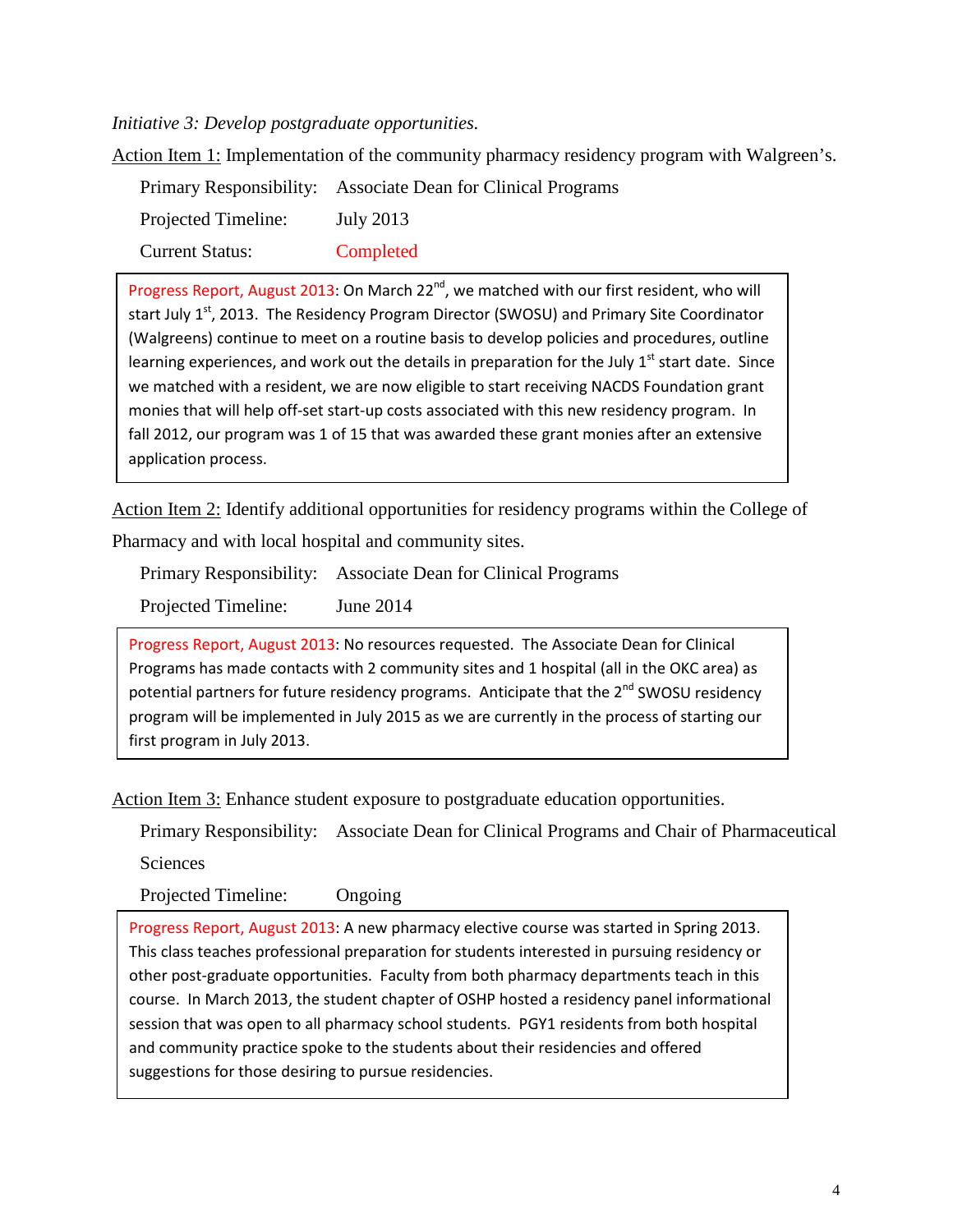*Initiative 4: Enhance curricular offerings in specialty/emerging areas.* 

Action Item 1: Provide opportunities to increase awareness of cultural and socioeconomic

diversity.

Primary Responsibility: Curriculum Committee

Projected Timeline: June 2014

 offering: Cultural Competency for Patient-Centered Care. Progress Report, August 2013: Curriculum committee has approved a new elective course

Action Item 2: Develop leadership, management, and entrepreneurship skills.

Primary Responsibility: Curriculum Committee

Projected Timeline: June 2014

Progress Report, August 2013: Health Issues I, a required course in the revised professional curriculum focuses on professionalism, ethics, and leadership. Further progress in respect to entrepreneurship is pending development of the Center of Excellence for Leadership and Entrepreneurial Activities.

Action Item 3: Enhance service-learning opportunities throughout the curriculum.

Primary Responsibility: Curriculum Committee

Projected Timeline: Ongoing

Progress Report, August 2013: Progress pending.

Action Item 4: Develop student presentation and interview skills to enhance competitiveness.

Primary Responsibility: Curriculum Committee

Projected Timeline: Ongoing

Progress Report, August 2013: A new elective course focusing on postgraduate opportunities incorporates presentation and interview skills in the course content.

Action Item 5: Enhance active learning in the curriculum.

Primary Responsibility: Curriculum Committee

Projected Timeline: Ongoing

 explore the educational literature in this area. Dr. Ramsey presented a Faculty Development Progress Report, August 2013: Dr. Ramsey formed an Active Learning/Faculty Learning Community, including a designated D2L site, in Spring 2013. The faculty group continues to Seminar on Active Learning in spring 2013.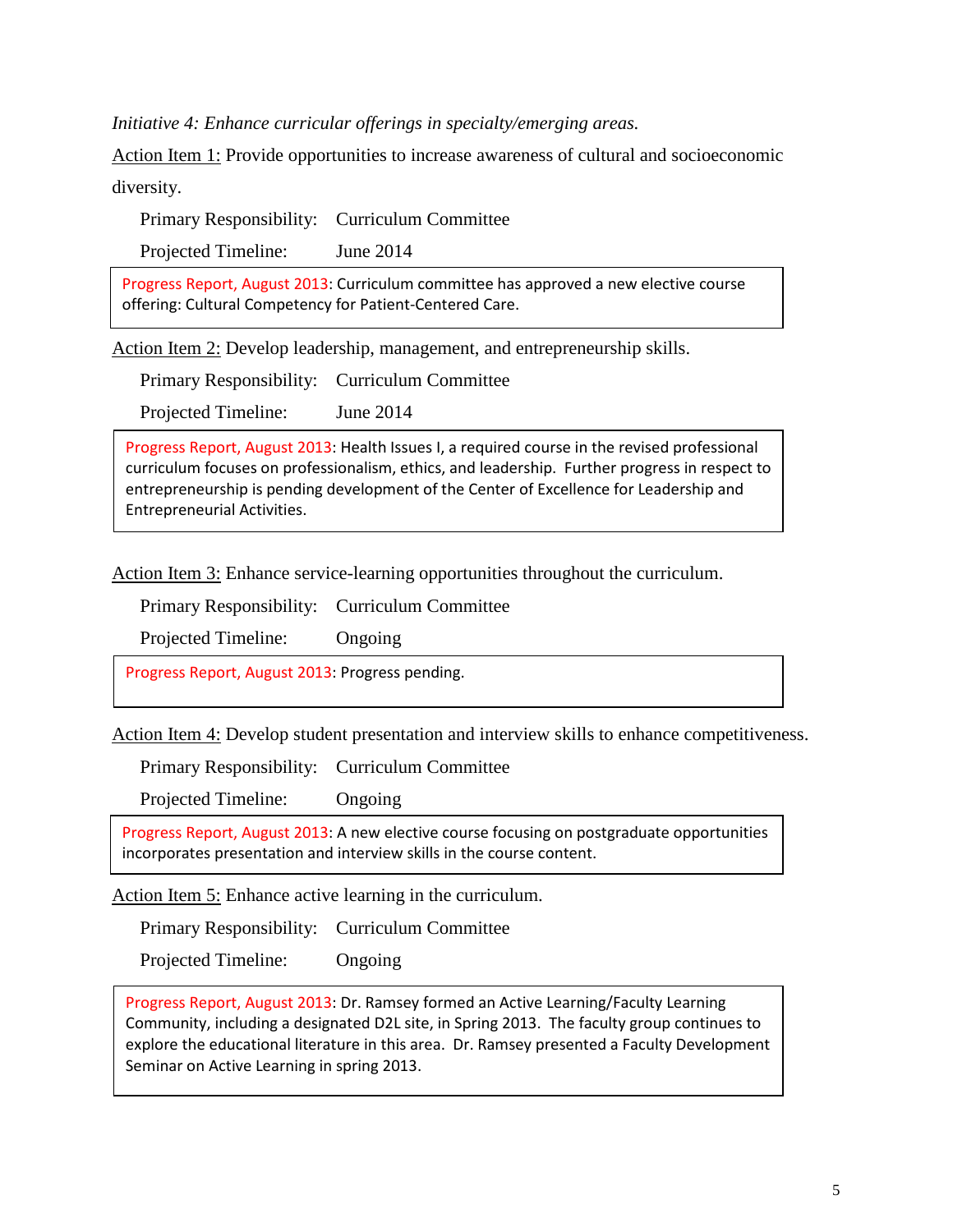*Initiative 5: Provide ongoing educational activities to enhance skills development for faculty and preceptors in the classroom and experiential settings.* 

Action Item 1: Identify faculty needs for professional development.

Primary Responsibility: Faculty Development Committee

Projected Timeline: Ongoing

 by minimum once yearly/semester meeting of Faculty Development Committee. Needs also Progress Report, August 2013: Main resource requirement is continued recommendations from faculty. Since the Faculty Development Committee was formed in 2009, needs are identified identified by individual faculty contacting committee Chair on a continuous and ongoing basis.

Action Item 2: Develop a framework for ongoing professional development.

Primary Responsibility: Faculty Development Committee

Projected Timeline: June 2014

 is continued recommendations from faculty. Since the Faculty Development Committee was formed in 2009, needs are identified by minimum once yearly/semester meeting of Faculty Development Committee. Needs also identified by individual faculty contacting committee Progress Report, August 2013: As reiterated for Action Item 1, the main resource requirement Chair on a continuous and ongoing basis.

Action Item 3: Develop a system for documenting professional development activities.

Primary Responsibility: Faculty Development Committee

Projected Timeline: June 2014

Progress Report, August 2013: Progress pending.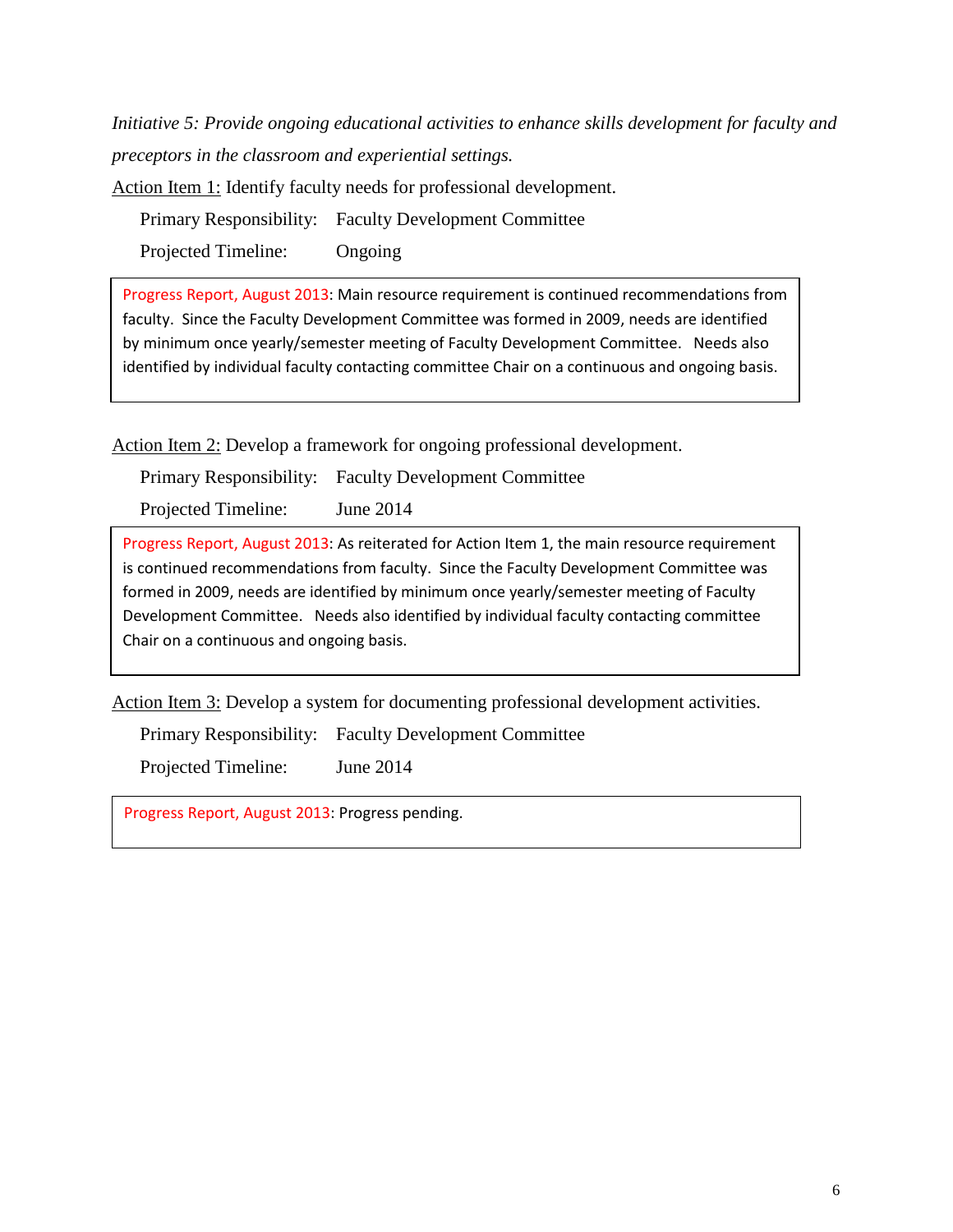### **Strategic Goal 2: Develop Centers of Excellence which align with the College of Pharmacy mission, goals, and expertise**

 *Initiative 1: Create a Research Center in Pharmaceutical Sciences* 

Action Item 1: Identify participating personnel and appoint a coordinator.

Primary Responsibility: Dean, College of Pharmacy and Department of Pharmaceutical **Sciences** 

Projected Timeline: December 2013

 coordinator. Dr. Khan is currently identifying key faculty for involvement in the center. Also Progress Report, August 2013: Department of Pharmaceutical Sciences invited faculty to submit interest in serving as coordinator, along with proposed vision for the center. In April 2013, Dr. Faruk Khan was recommended by the department and appointed by the Dean as in the spring, a formal name was adopted: SWOSU Center for Research in Pharmaceutical Sciences (SCRiPS).

Action Item 2: Develop a mission and goals for the Research Center in Pharmaceutical Sciences.

Primary Responsibility: Research Center Coordinator and Department of Pharmaceutical

Sciences

Projected Timeline: December 2014

 Pharmaceutical Sciences faculty, have prepared draft of the SCRiPS Mission, Goals, and Vision, which will be presented to faculty and administration at the August 2013 COP Faculty meeting for final approval. Progress Report, August 2013: SCRiPS Coordinator, in conjunction with Department of

Action Item 3: Create an informational page for the center within the College of Pharmacy website.

Primary Responsibility: Research Center Coordinator

Projected Timeline: December 2014

 Coordinator is formulating a plan and a design for the web page. Progress Report, August 2013: Resources required: University Web Services. SCRiPS

Action Item 4: Identify opportunities for collaborative research programs involving students and other faculty.

Primary Responsibility: Research Center Coordinator

Projected Timeline: December 2014

 Pharmaceutical Sciences faculty, is in the early stages of exploring collaborative Progress Report, August 2013: SCRiPS Coordinator, in conjunction with Department of opportunities.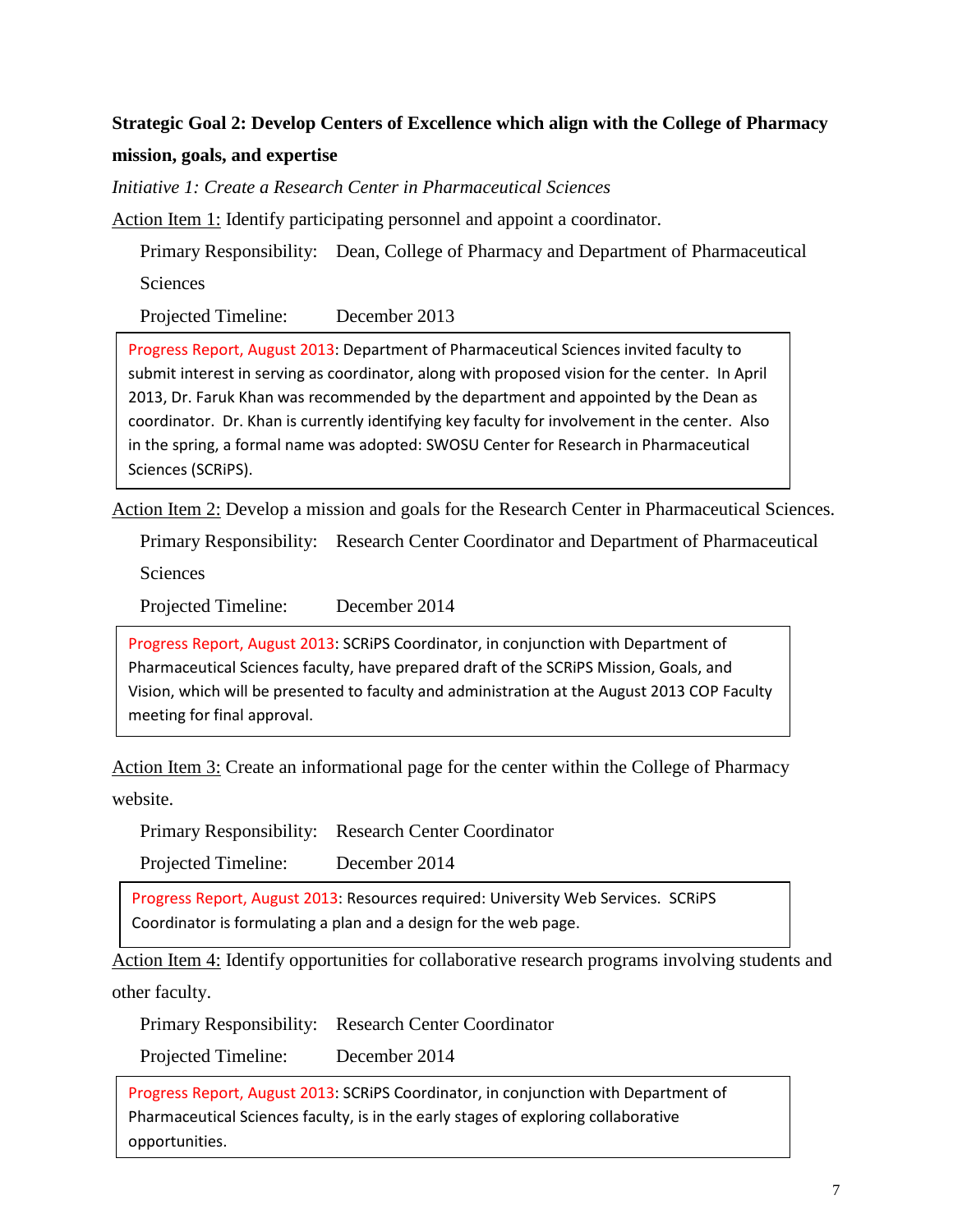Action Item 5: Seek intramural and extramural funding.

Primary Responsibility: Research Center Coordinator Secondary Responsibility: Executive Committee Projected Timeline: Ongoing

 Pharmaceutical Sciences faculty, is in the early stages of exploring funding opportunities. Progress Report, August 2013: SCRiPS Coordinator, in conjunction with Department of

*Initiative 2: Create a Center of Excellence for Rural Health Development* 

Action Item 1: Develop a mission and goals for the Rural Health Development Program.

|                        | Primary Responsibility: Rural Health Development Coordinator |
|------------------------|--------------------------------------------------------------|
| Projected Timeline:    | December 2013                                                |
| <b>Current Status:</b> | Completed                                                    |

 Progress Report, August 2013: In Spring 2013, mission and goal statements were in the process of being drafted and revised.

Action Item 2: Create an informational page for the center within the College of Pharmacy website.

|                     | Primary Responsibility: Rural Health Development Coordinator |
|---------------------|--------------------------------------------------------------|
| Projected Timeline: | December 2014                                                |

 Progress Report, August 2013: Support from university web services requested. Discussed with campus website designer issues such as rural health webpage and space allocation. Rural Health Logo has been finalized.

Action Item 3: Seek intramural and extramural funding.

Primary Responsibility: Rural Health Development Coordinator

Secondary Responsibility: Executive Committee, College of Pharmacy

Progress Report, August 2013: The Coordinator continues to explore and apply for grant and funding opportunities. In February 2013, a grant application was submitted to the Million Hearts Club.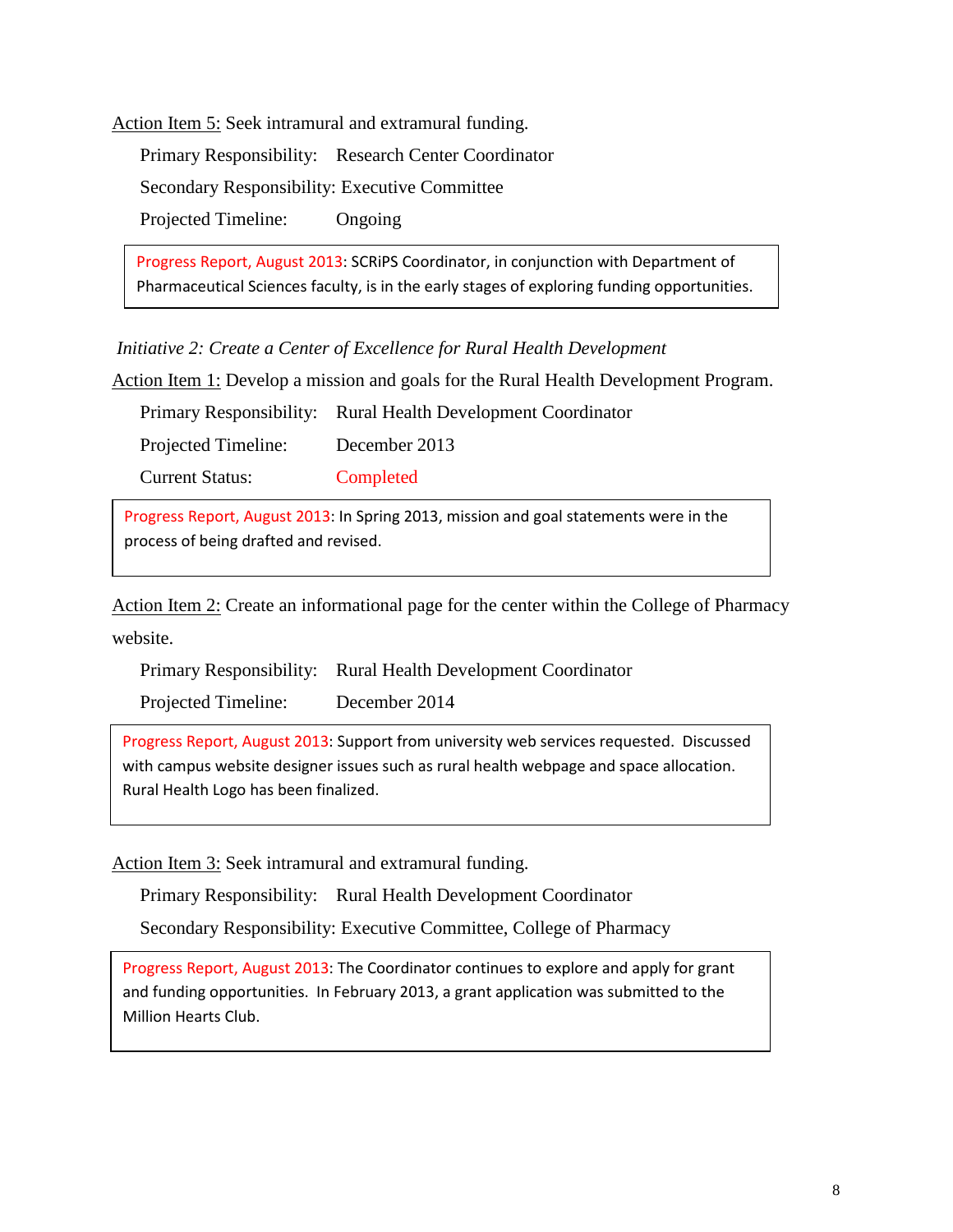Action Item 4: Develop programs to support rural healthcare.

Primary Responsibility: Rural Health Development Coordinator Secondary Responsibility: Associate Dean, College of Pharmacy Projected Timeline: Ongoing

 from rural pharmacists. Coordinator has constructed surveys, has collected survey data Progress Report, August 2013: Main resources requirement is information and feedback from rural pharmacies, is building a rural pharmacy network, publishes a weekly "Rural Rocks" electronic informational resource, and continues to gather information and materials for rural IPPE/APPE rotations.

 *Initiative 3: Create a Center of Excellence for Leadership and Entrepreneurial Activities* 

Action Item 1: Identify participating personnel and appoint a coordinator.

Primary Responsibility: Dean and Department of Pharmaceutical Sciences

Projected Timeline: December 2013

Progress Report, August 2013: No resources requested. Progress on this action item is pending appointment of a new faculty member in the area of pharmacy administration, management, and marketing.

Action Item 2: Develop a mission and goals for the Leadership and Entrepreneurial Activities Program.

Primary Responsibility: Leadership and Entrepreneurial Activities Coordinator

Projected Timeline: December 2014

Progress Report, August 2013: Progress pending completion of Action Item 1.

Action Item 3: Create an informational page for the center within the College of Pharmacy website.

Primary Responsibility: Leadership and Entrepreneurial Activities Coordinator

Projected Timeline: December 2014

Progress Report, August 2013: Progress pending completion of Action Item 1.

Action Item 4: Seek intramural and extramural funding.

Primary Responsibility: Leadership and Entrepreneurial Activities Coordinator

Secondary Responsibility: Executive Committee, College of Pharmacy

Projected Timeline: Ongoing

Progress Report, August 2013: Progress pending completion of Action Item 1.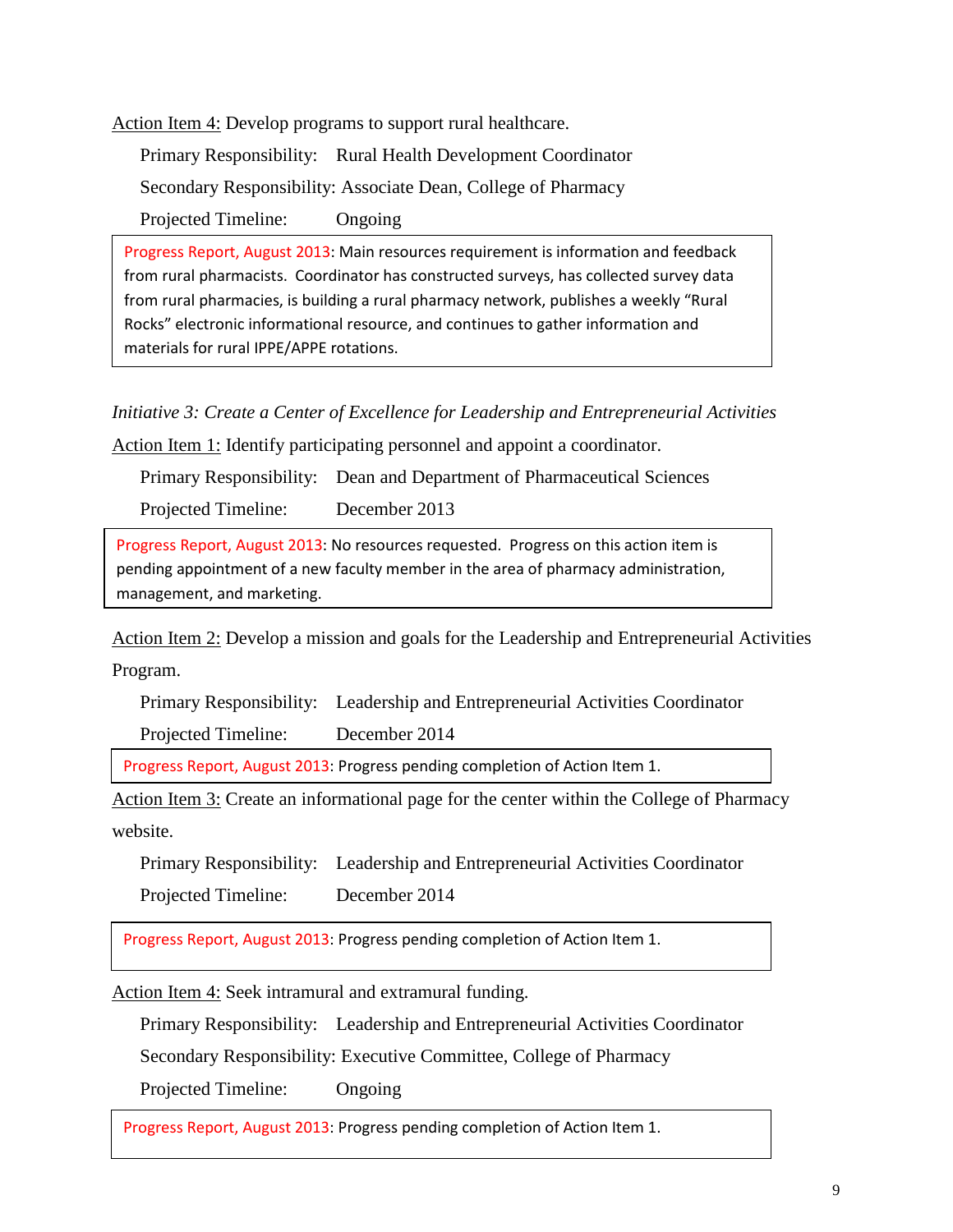#### **Strategic Goal 3: Ensure appropriate infrastructure and resources**

*Initiative 1: Develop a plan for the construction of a dedicated College of Pharmacy building.* 

Action Item 1: Seek and gain appropriate approval for a dedicated College of Pharmacy building.

Primary Responsibility: Dean, College of Pharmacy

Project Timeline: December 2015

Progress Report, August 2013: Preliminary discussions with the President and the Executive Vice President are planned.

Action Item 2: Identify potential funding sources for capital investment in the building project.

Primary Responsibility: Dean, College of Pharmacy and Alumni Development Officer

Projected Timeline: December 2017

 beginning the summer of 2013 and continuing for the next several years. Progress Report, August 2013: Identifying potential funding sources will be an ongoing effort

*Initiative 2: Provide appropriate personnel to support College of Pharmacy activities.* 

Action Item 1: Enhance support to faculty to efficiently operate the Pharmaceutical Care Labs.

Primary Responsibility: Dean, College of Pharmacy

Projected Timeline: June 2014

 proposal for a Pharm Care Lab I and II Coordinator, with a description of responsibilities. for the position was not approved in 2013, but will be reconsidered in the next fiscal year. Progress Report, August 2013: The Department of Pharmaceutical Sciences has forwarded a Action on this item is pending budgetary approval by the university administration. Funding

Action Item 2: Enhance technology support for the College of Pharmacy.

Primary Responsibility: Dean, College of Pharmacy

Projected Timeline: June 2014

 Progress Report, August 2013: In Spring 2013, the COP purchased the Achilles EXPII bone Lab IV. Two additional conference phones have been purchased, as well as two Redcat microphone systems and six faculty webcams. In early Summer 2013, 30 new computers and 6 printers were installed in Pharm Care Labs I and II. density system to help students provide point-of-care osteoporosis testing for Pharm Care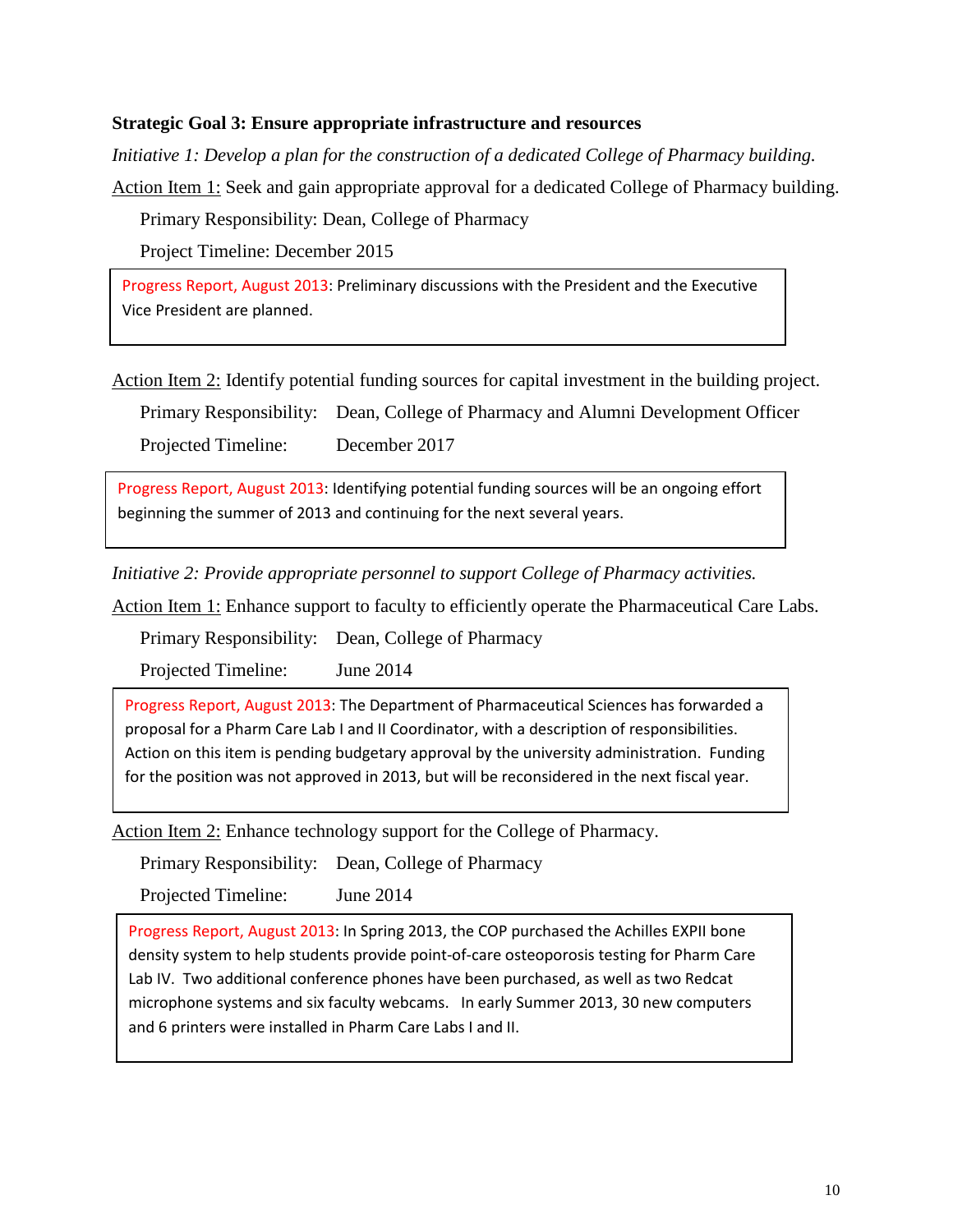Action Item 3: Provide competitive faculty and staff salaries to retain and recruit quality faculty and staff.

Primary Responsibility: Dean, College of Pharmacy Projected Timeline: Ongoing

provide faculty and staff salary increases for January 2013. Additional resources for faculty raises came from the use of differential tuition. College of Pharmacy staff received raises of Progress Report, August 2013: Resources: Plans were put in place in the spring of 2012 to between 0-3% while faculty received raises of between 3-7%, effective January 2013.

*Initiative 3: Enhance student recruitment and the admission process.* 

Action Item 1: Evaluate student recruitment activities.

Primary Responsibility: Admissions Committee

Projected Timeline: December 2014

 during Spring 2013 included: presentation done for OSU Pre-Pharmacy Organization on the at the SWOSU Robotics Competition; University Day at the TCC Campus in Tulsa, OK; Informational table set up at the Canadian Valley Technology Center in Yukon, OK. Progress Report, August 2013: Resources and expenses related to travel and recruiting events required. Current recruitment activities evaluated and additional activities added. Activities OSU Campus; Health Career Fair at the UCO Campus in Edmond, OK; informational table set up

Action Item 2: Standardize the interview process.

Primary Responsibility: Admissions Committee Projected Timeline: December 2013

Progress Report, August 2013: No resources requested. Increased Admission Committee membership by two members (one from each department).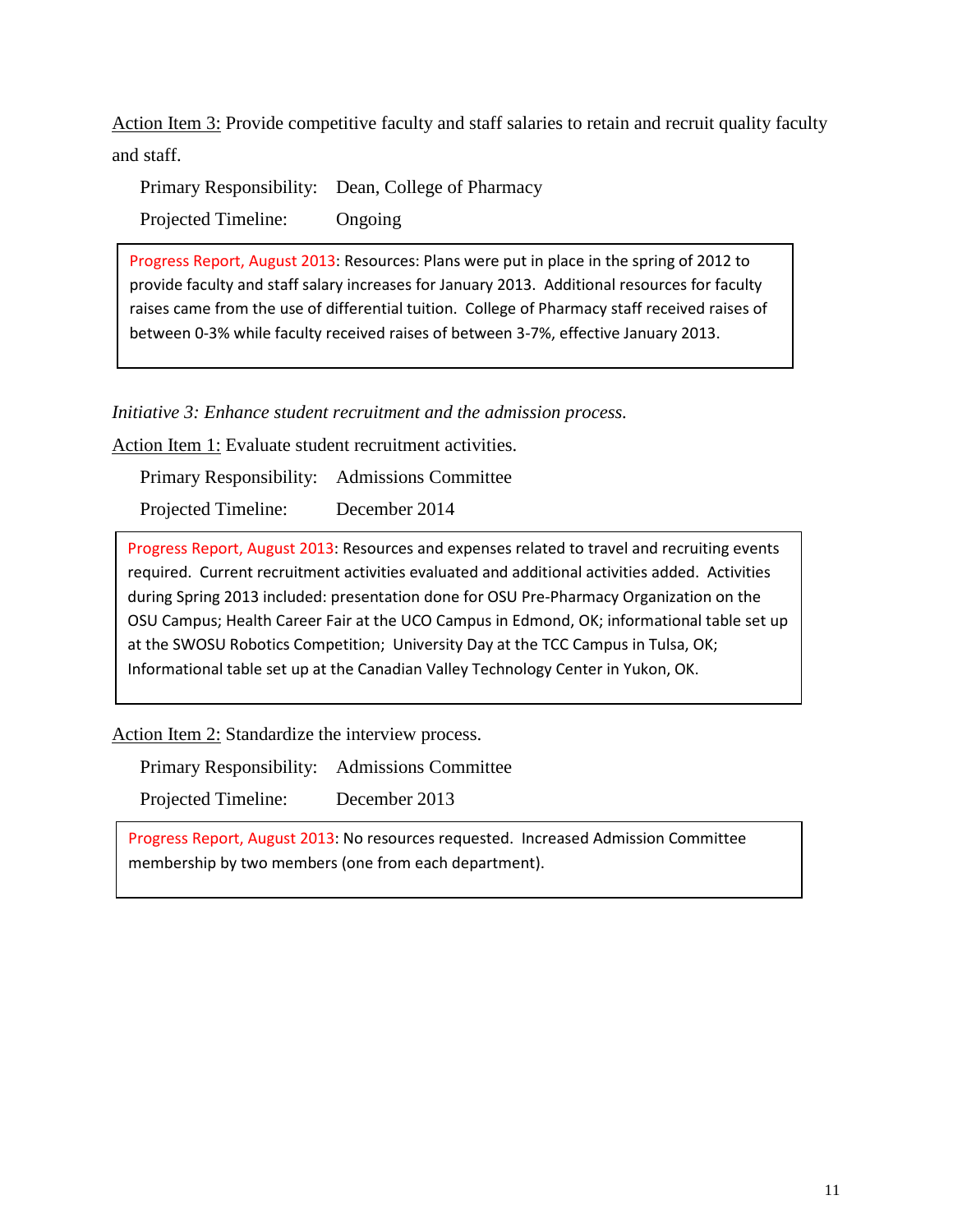#### **Strategic Goal 4: Promote the visibility of the College of Pharmacy**

*Initiative 1: Enhance involvement in state policy activities.* 

Action Item 1: Increase involvement in State Board of Pharmacy activities.

Primary Responsibility: Executive Committee

Projected Timeline: Ongoing

 increased our visibility and helped make vital professional contacts. Additionally, other faculty Progress Report, August 2013: No resources requested. For the past 2 years, a Pharmacy Practice faculty member has routinely attended the Oklahoma State Board of Pharmacy meetings. For the past year, the Associate Dean for Clinical Programs has attended these meetings. She (or a representative) will continue representing the COP. Attendance has members have served on BOP committees in the past.

Action Item 2: Develop networks and contacts with key legislative representatives.

Primary Responsibility: Executive Committee

Projected Timeline: Ongoing

 Progress Report, August 2013: No resources requested. This is the third year that the COP in health fair at the state capital for OK Legislative Day. This event increases the visibility of our COP and allows faculty to network with state legislators. At a poster session held at the state capitol this Spring, a faculty member invited State Representative Harold Wright to visit the association with OUCOP and other OK professional pharmacy organizations has hosted a COP. He came on April  $26<sup>th</sup>$  and met with students and faculty.

*Initiative 2: Enhance involvement in state and national professional organizations.* 

Action Item 1: Encourage active faculty participation in state and national organizations.

Primary Responsibility: Executive Committee

Projected Timeline: Ongoing

Progress Report, August 2013: Resources: Pharmacy Foundation and Dean approved \$3,000 single payment to OPhA for all faculty to have full individual membership. Time allowance required for faculty to commit to hold office positions in state and national organizations. As of January 2013, all faculty members have full membership in OPhA, which avoids the barrier of dues payment for active involvement. Examples of participation include faculty serving as President of OSHP, committee work with APhA, and serving on PCOA question committee.

Action Item 2: Support opportunities for faculty involvement in professional organizations.

Primary Responsibility: Executive Committee

Projected Timeline: Ongoing

 Progress Report, August 2013: Required resources include release time and travel allowance. serving as an officer, or committee member, additional meetings may be covered. Support for faculty to attend at least one national meeting annually is in place. If presenting,  $\begin{array}{|c|c|c|c|c|}\n\hline\n12\n\end{array}$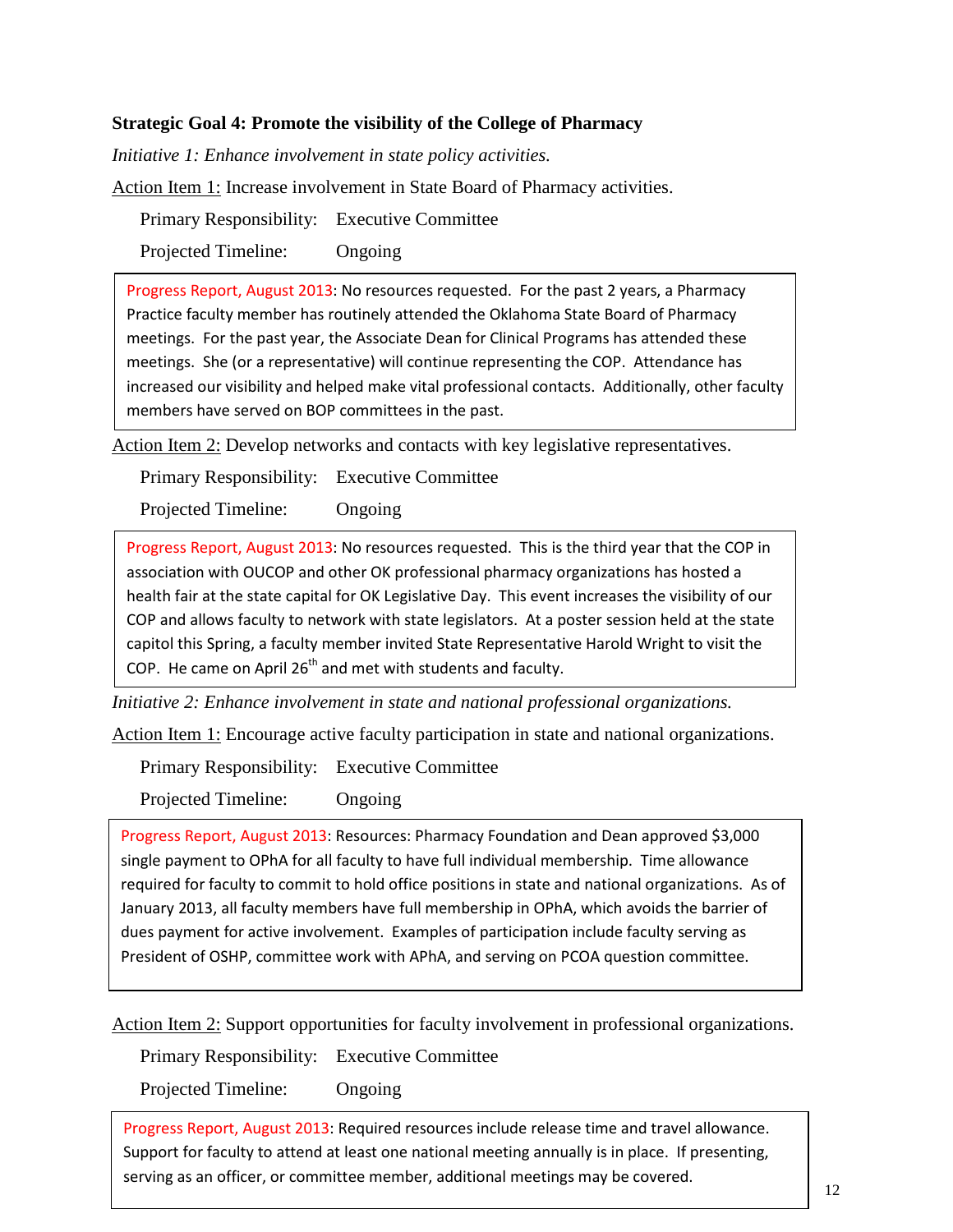*Initiative 3: Develop corporate relationships.* 

Action Item 1: Identify potential corporate partners.

Primary Responsibility: Executive Committee Projected Timeline: Ongoing

 community partners that share the COP's mission, values and goals. Including research and Progress Report, August 2013: No resources requested. Attempting to identify corporate and discovery, political, professional and leadership goals. These partners may employee students and alumni.

Action Item 2: Develop appropriate contacts to identify mutually beneficial programs.

Primary Responsibility: Dean, College of Pharmacy

Projected Timeline: Ongoing

Progress Report, August 2013: No resources requested. In Spring 2013, formed the inaugural Dean's Advisory Committee with key representatives from Walgreens, CVS, Merck Pharmaceutical Company, Maxor National Pharmacy Service, and the Oklahoma Board of Pharmacy. An initial meeting of the Advisory Committee took place in late Spring 2013.

Action Item 3: Identify funding opportunities available through corporate sponsors.

Primary Responsibility: Dean, College of Pharmacy

Projected Timeline: Ongoing

Progress Report, August 2013: In Spring 2013, the COP developed strategic partnerships with Cardinal Health, which resulted in scholarship support of \$ 125,000.00.

*Initiative 4: Enhance involvement of the College of Pharmacy in community service projects.* 

Action Item 1: Identify community partners.

Primary Responsibility: Dean, College of Pharmacy

Projected Timeline: Ongoing

Progress Report, August 2013: No resources requested. Plan to investigate community partners in the area, including the local newspaper, chamber of commerce, and other entities.

Action Item 2: Identify community service needs that may be provided by faculty and students.

Primary Responsibility: Executive Committee

Projected Timeline: Ongoing

 contact with approximately 75 rural sites. Many have had two contacts. Around 30 surveys have Progress Report, August 2013: No resources requested. Rural Health Coordinator has made been completed to help identify community/professional support and development needs.